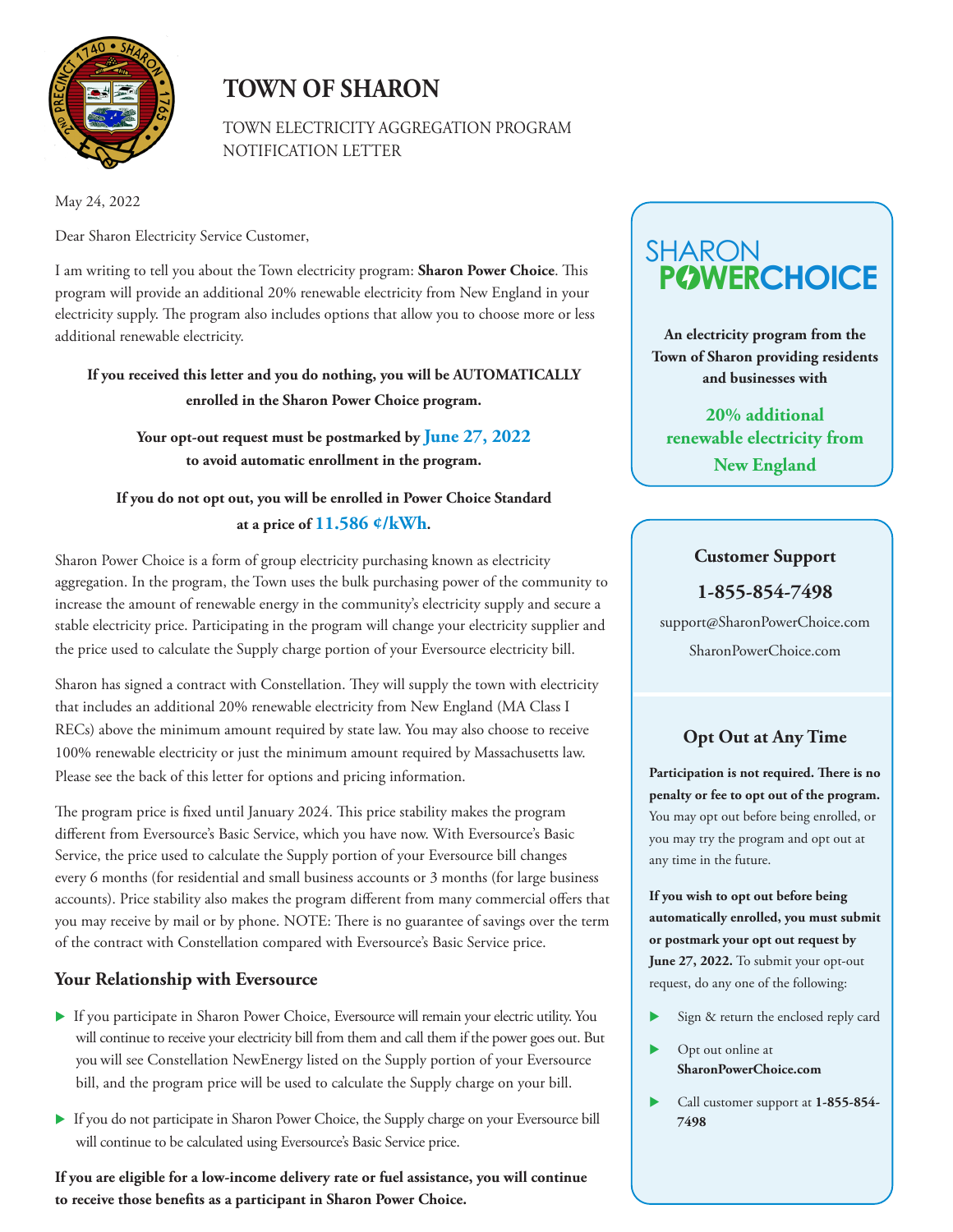#### **Program Options & Pricing**

- If you do nothing, you will be enrolled in Sharon Power Choice Standard.
- If you wish to choose one of the other options below, visit SharonPowerChoice.com or call customer support at 1-855-854-7498.
- If you opt out, you will remain on Eversource's Basic Service price. You may opt out now, before being enrolled, or you may participate and opt out later. There is no minimum participation period. You may opt out at any time with no fee or penalty.

**Compare to what** 

|                                |                                                                                                                                                                                                   |                                                                                               |                                                                                                                  | you have now $\nabla$                                                                                                                                   |
|--------------------------------|---------------------------------------------------------------------------------------------------------------------------------------------------------------------------------------------------|-----------------------------------------------------------------------------------------------|------------------------------------------------------------------------------------------------------------------|---------------------------------------------------------------------------------------------------------------------------------------------------------|
|                                | <b>Sharon Power Choice</b><br>Standard (Default)                                                                                                                                                  | <b>Sharon Power Choice</b><br><b>Green</b> (Option)                                           | <b>Sharon Power Choice</b><br><b>Basic (Option)</b>                                                              | Eversource's<br><b>Basic Service***</b>                                                                                                                 |
| Renewable<br>Energy<br>Content | 20% renewable electricity<br>from premium New<br>England resources (MA<br>Class I RECs), over and<br>above the minimum<br>amount required by state<br>law (20% MA Class I<br><b>RECs</b> in 2022) | 100% renewable electricity<br>from premium New<br>England resources (100%<br>MA Class I RECs) | Meets minimum<br>Massachusetts renewable<br>energy requirements,<br>which include 20% MA<br>Class I RECs in 2022 | Meets minimum Massachusetts<br>renewable energy requirements,<br>which include 20% MA Class I<br>REC <sub>s</sub> in 2022                               |
| Residential                    | 11.586 ¢/kWh*                                                                                                                                                                                     | 14.275 ¢/kWh*                                                                                 | $10.730 \text{ c/kWh}^*$                                                                                         | 15.764 ¢/kWh                                                                                                                                            |
| <b>Small Business</b>          | 11.586 $\ell$ /kWh*                                                                                                                                                                               | 14.275 ¢/kWh*                                                                                 | $10.730 \text{ c/kWh}^*$                                                                                         | $14.761$ ¢/kWh                                                                                                                                          |
| Large Business                 | 11.586 ¢/kWh*                                                                                                                                                                                     | 14.275 ¢/kWh*                                                                                 | 10.730 ¢/kWh*                                                                                                    | $10.470$ ¢/kWh                                                                                                                                          |
| Price Period                   | Enrollment - January<br>2024 meter read                                                                                                                                                           | Enrollment - January<br>2024 meter read                                                       | Enrollment - January<br>2024 meter read                                                                          | January 1, 2022 - June 30,<br>2022, for residential and small<br>business accounts**<br>April 1, 2022 - June 30, 2022,<br>for large business accounts** |

- \* Program prices include a \$0.001/kWh administration fee and a \$0.001/kWh operational fee to support Town energy staff. Program prices could increase as a result of a change in law that results in a direct, material increase in costs during the term of the electric supply agreement.
- \*\* Eversource's fixed Basic Service prices change every 6 months for residential and small business accounts and every 3 months for large business accounts. They will next change on July 1, 2022, for residential, small business, and large business accounts.
- \*\*\* Exit terms for Sharon Power Choice: Leave any time, no exit fee. Exit terms for Eversource's Basic Service: No penalty charge. However, large C&I (rates G-3, T-2, and WR) and street lighting customers on the fixed price Basic Service option may receive a billing adjustment, which may be either a credit or a charge.

#### **Important**

**If you have already signed a contract with an electricity supplier:** You may have signed your contract after this mailing list was created. In that case, you must opt out if you wish to retain your current contract. If you do not opt out, your account will be enrolled in the program, which may trigger early termination fees from your electricity supplier.

**If your organization is tax exempt:** Taxes will be billed as part of the program's power supply charge. Customers are responsible for identifying and requesting an exemption from the collection of any tax by providing appropriate tax exemption documentation to Constellation NewEnergy. Visit SharonPowerChoice.com for information on where to submit your documentation.

More information about the program is available at **SharonPowerChoice.com**. If you have any additional questions, please do not hesitate to contact customer support at **support@SharonPowerChoice.com** or **1-855-854-7498**. Our Town consultants will be happy to help you.

Frederic Turkington Town Administrator